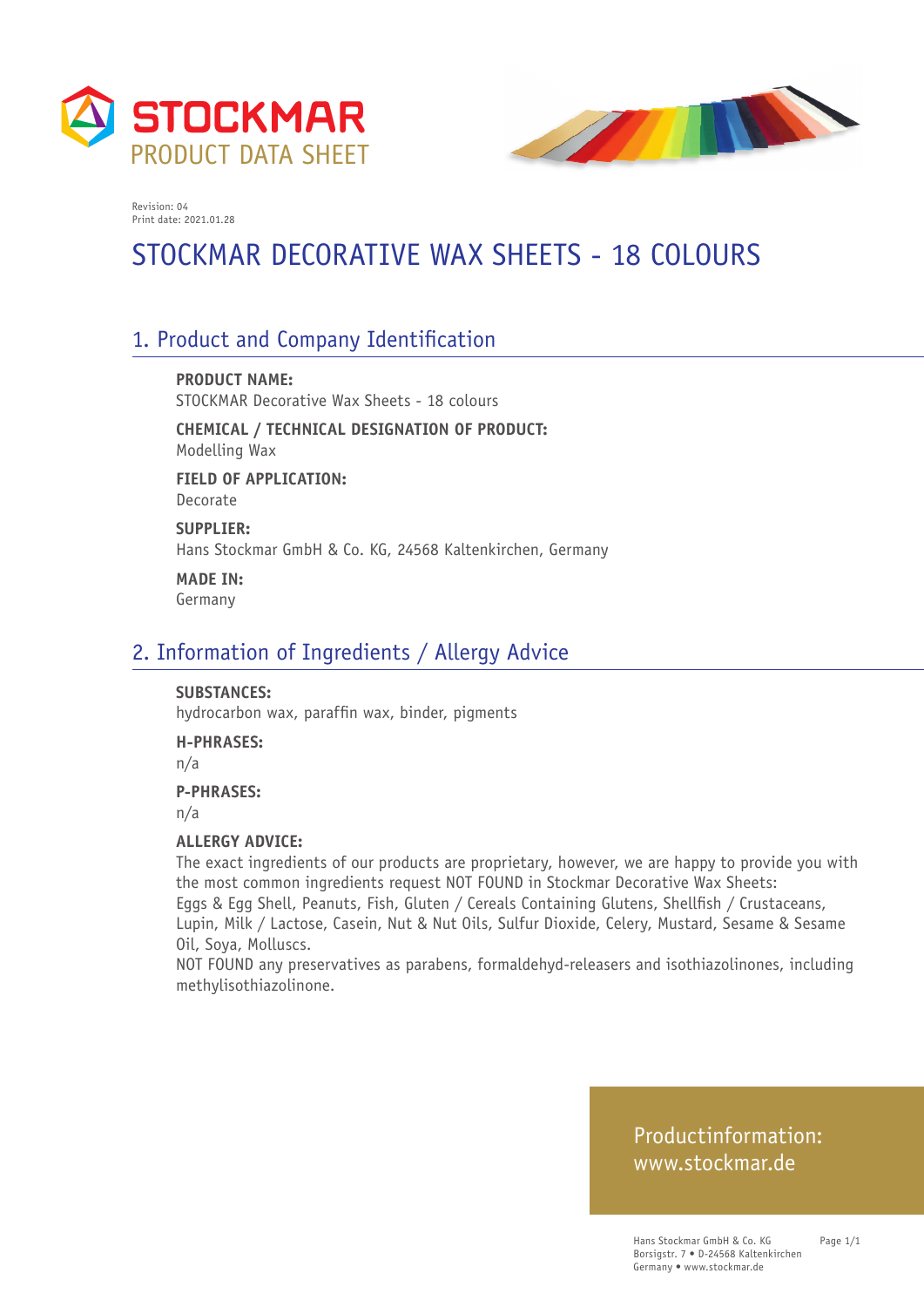



# STOCKMAR DECORATIVE WAX SHEETS - 18 COLOURS

### 3. Possible Hazards - Hazards Information

not required

**PRODUCT MARKING:**  "Attention! Not suitable for children under 3 years. Small parts might be swallowed."

### 4. First - Aid - Measures

**INHALATION:** n/a **SKIN CONTACT:** n/a **EYE CONTACT:** Rinse out with water. **SWALLOWING:** Rinse out mouth and drink plenty of water.

In case of persistent symptoms seek medical treatment.

## 5. Fire - Fighting Measures

**SUITABLE EXTINGUISHING MEDIA:**  Alcoholic resistant foam, CO2

**EXTINGUISHING MATERIAL THAT MUST NOT BE USED FOR SAFTY REASONS:**  n/a

#### 6. Accidental Release Measure

**ENVIRONMENT-RELATED MEASURES:**  n/a **PROCEDURES FOR CLEANING / ABSORPTION:**  n/a

**PERSON-RELATED PRECAUTIONARY MEASURES:**  Swiftly remove and clean affected clothes

### Productinformation: www.stockmar.de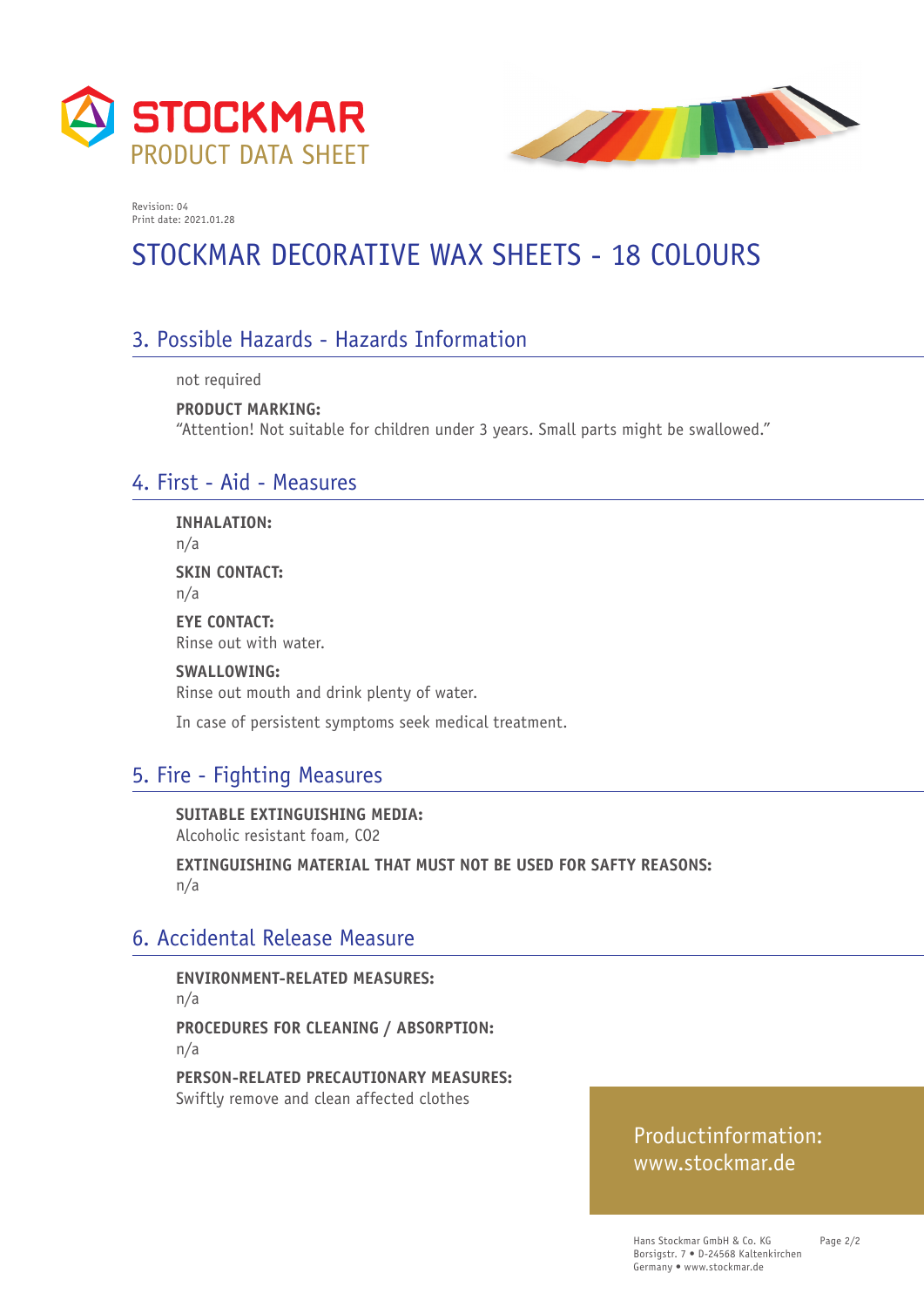



# STOCKMAR DECORATIVE WAX SHEETS - 18 COLOURS

## 7. Handling and Storage

**HANDLING:**  Avoid contact with clothes

**STORAGE:**  Store product in original packaging

### 8. Exposure Controls / Personal Protection

n/a

### 9. Physical and Chemical Properties

**FORM/COLOUR/ODOR:**  solid / different colours / non-specific

**FLASH POINT:**   $> 180^{\circ}$ C

**IGNITION TEMPERATURE:**  Product is not inflammable

**EXPLOSION LIMITS:**  Product not explosive

**SOLUBILITY IN WATER:**  Product is insoluble

### 10. Stability and Reactivity

**CONDITION TO AVOID:**  Temperature > 55°C

**MATERIALS TO AVOID:**  Don`t mix with other chemicals

**HAZARDOUS DECOMPOSITION PRODUCTS:**  No hazardous decomposition products known

#### Productinformation: www.stockmar.de

Hans Stockmar GmbH & Co. KG Borsigstr. 7 • D-24568 Kaltenkirchen Germany • www.stockmar.de